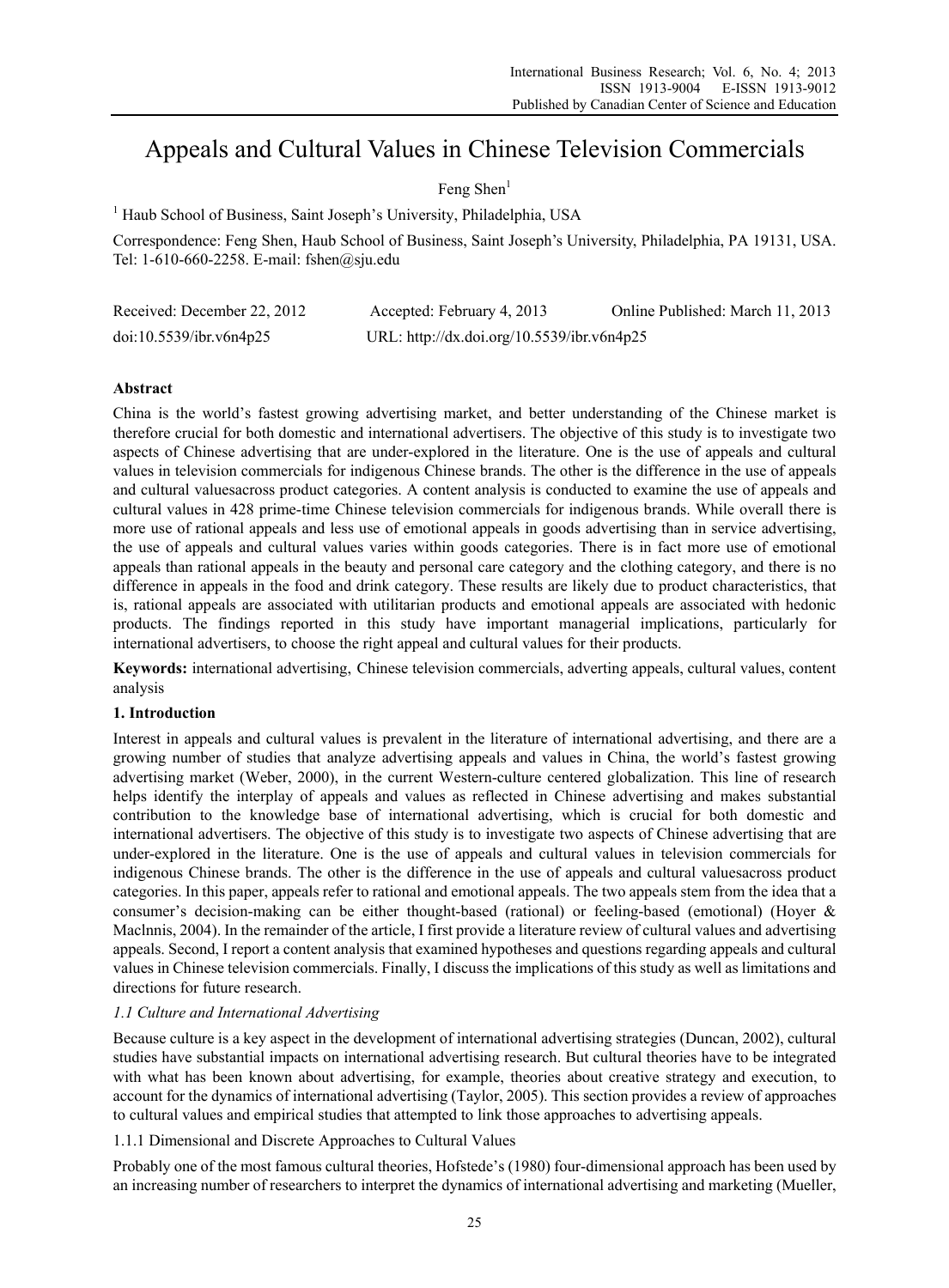2004). The four dimensions are individualism, power distance, uncertainty avoidance, and masculinity (Hofstede, 1980). However, one limitation of Hofstede's work lies in the fact that those cultural dimensions originate from an extensive survey about work-related values in worldwide subsidiaries of a large multinational corporation (Hofstede, 1980) and thus may not perfectly fit cultural values conveyed through or reflected in advertising (Taylor, 2005). For example, the individualism dimension was measured by asking respondents the importance of "personal time (have a job which leaves you sufficient time for your personal life) … training (have training opportunities — to improve your skills or learn new skills)" (Hofstede, 1980, p. 220). The power distance dimension was measured by asking respondents "the 'employees afraid' question … for a perception of the behavior of fellow employees ... the 'perceived manager' question ... for a perception of the behavior of the boss" (p. 101). The uncertainty avoidance dimension was measured by asking respondents questions about "rule orientation, employment stability, and stress" (p. 161). Finally, the masculinity dimension was measured by comparing gender difference in perceived importance of "job content goals … and … private life goals" (p. 274).

While Hofstede's dimensional approach to cross-cultural differences barely touches upon consumer characteristics or product attributes, there is a discrete approach to cultural values in advertising developed by Pollay (1983). This discrete approach can be traced back to early initiatives to categorize motives in advertising (Starch, 1923) and human needs (Murray, 1938), followed by efforts to classify rhetorical devices in advertising (Andren, Ericsson, Ohlsson, & Tannsjo, 1980) and instrumental versus terminal values (Rokeach, 1973), and it combines the work of both advertising research and cultural studies. There are 42 values in Pollay's cultural framework and they were validated through a content analysis of print advertisements (Pollay, 1983). Because the Pollay framework was established in a strictly Western context and supported by the content analysis that used Western print advertisements published from the turn of the 20th century to the 1980s rather than a comparison of all types of advertisements that would vary by country or cultural origin, some effort has been devoted to an integration of this discrete approach to cultural values in Western advertising with Hofstede's dimensional approach to worldwide work-related cultural values.

In one of the studies that attempted to integrate the two approaches, Albers-Miller (1996) selected one cultural area from each of the 11 country clusters identified with the Hofstede dimensions (1980, p. 336), namely Brazil, Chile, Mexico, the U.S., India, Japan, Taiwan, Israel, Finland, France, and South Africa, and content analyzed print advertisements of the 11 areas with Pollay's (1983) value scheme (pp. 80-84). Because the cultural dimensions of the 11 areas were already known, the results were used to relate the values of Pollay to the dimensions of Hofstede. It turned out that half or 21of the original 42 values proposed by Pollay could be associated with a single end of each of the four dimensions. To be more specific, "distinctive," "independence," and "self-respect" were associated with high individualism, whereas "popular," "affiliation," and "community" with low individualism or high collectivism. "Ornamental," "dear," "vain," and "status" were associated with high power distance, whereas "cheap," "wisdom," and "plain" with low power distance. "Durable," "safety," and "tamed" were associated with high uncertainty avoidance whereas "adventure" with low uncertainty avoidance. "Effective," "convenient," and "productivity" were associated with high masculinity, whereas "natural" with low masculinity or high femininity (Albers-Miller, 1996).

Although Albers-Miller argued that cultural values might vary by product category and purposely selected two service (finance and travel) and two goods (office supply and apparel) categories in her study, she did not report whether there was any difference between the product categories. In another study by her and Stafford (Albers-Miller & Stafford, 1999), they did look into cultural differences between product categories and attempted to connect cultural values to advertising appeals.

## 1.1.2 Cultural Values and Advertising Appeals

Prior to a review of Albers-Miller and Stafford's study in 1999, it is necessary to mention some general propositions about advertising appeals. Research of consumer behavior indicates that product attitude, purchase intention, and purchase behavior can be formed either cognitively or affectively; therefore, advertisers can persuade consumers either through rational appeals that aim to influence consumers' thoughts or beliefs about an offering or through emotional appeals that aim to influence consumers' emotional experiences with the offering (Hoyer & Maclnnis, 2004).

While Hofstede (1980) argued that rationality and emotionality could be associated with work-related cultural values, its implication for the relationship between rational/emotional appeals of advertising and advertising-related cultural values was largely unknown. After Albers-Miller (1996) found that Pollay's (1983) advertising-related cultural values could be used to represent Hofstede's (1980) work-related cultural values, Albers-Miller and Stafford (1999) further categorized Pollay's cultural values into rational and emotional appeals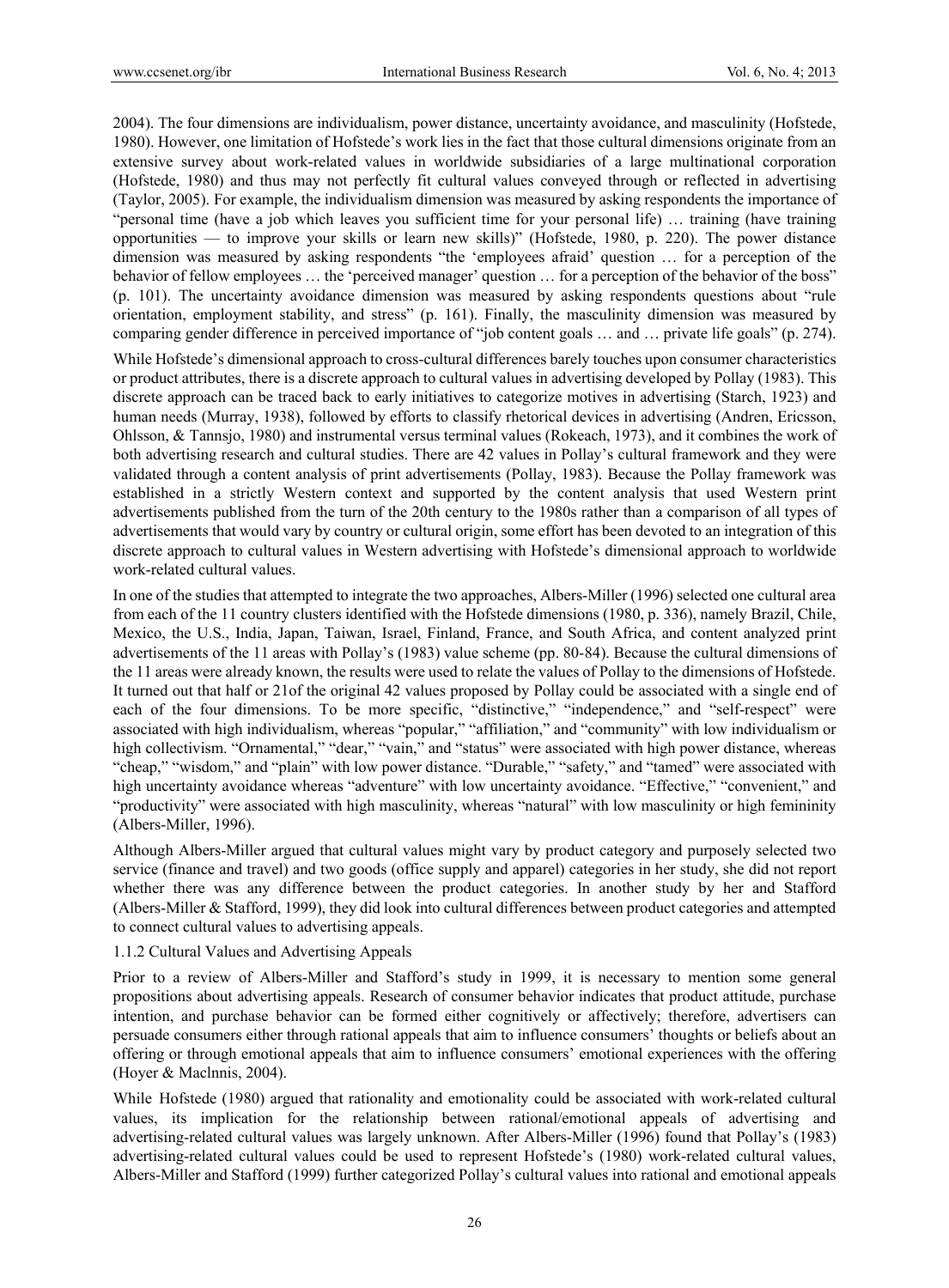and helped translate Hofstede's proposition about the relationship between rationality/emotionality and cultural values into advertising research.

In their study, Albers-Miller and Stafford (1999) content analyzed print advertisements from Brazil, Mexico, Taiwan, and the U.S. to examine advertising appeals across cultural areas. They used the 42 values of Pollay to code the advertisements in the first round of coding, categorized the 42 values into emotional or rational appeals in the second round of coding, and created a new coding scheme with 14 values as rational appeals and 28 values as emotional appeals (p. 48). They chose the advertisements from the same service (finance and travel) and goods (office supply and apparel) categories in the early study (Albers-Miller, 1996).

Their analysis indicated that the U.S. advertisements used significantly more rational appeals than did the Taiwan advertisements, with those of Mexico and Brazil falling between. Conversely, the Taiwan advertisements used significantly more emotional appeals than did the U. S. advertisements, again with those of Mexico and Brazil falling between. Because the U.S. well represents the West and Taiwan the East, the sharp contrast in the advertisement content of the two cultural areas seems to suggest that rational appeals would be typical of Western cultures whereas emotional appeals typical of Eastern cultures (Wang, 2000). Nevertheless, when comparisons were made within the Taiwan advertisements in terms of goods and service, the goods advertisements used more rational appeals than emotional appeals whereas the service advertisements used more emotional appeals than rational appeals. That finding is in line with the fact that service is fundamentally different from goods in terms of intangibility and is more likely to be advertised through emotional appeals (Swaminathan, Zinkhan, & Reddy, 1996).

Although Albers-Miller and Stafford (Albers-Miller, 1996; Albers-Miller & Stafford, 1999) helped establish an international advertising appeals/cultural value framework that went beyond Hofstede's work-related cultural dimensions, their research was limited to print advertisements and the comparisons were made between broad categories such as services and goods. But there are studies that compare a much wider range of products in other types of media, for example, television commercials.

1.1.3 Cultural Values and Product Characteristics

Lin (2001) compared television commercials in China and the U.S. through content analysis. The product categories in the commercials were automobile, beauty and personal care, clothing, food and drink, household appliances, medicine, services, travel, industrial products, and miscellaneous. The coding scheme was based on Muller's (1987) cultural value index, which included group/consensus, individual/independence, soft-sell appeal, hard-sell appeal, veneration of elderly/tradition, modernity/youth, status, product merit, oneness with nature, and time orientation. A close look into Muller's coding scheme indicates that there is more similarity than difference between Muller's cultural value index and the above-reviewed cultural frameworks and advertising appeals. For example, group/consensus and individual/independence correspond to the individualism dimension, soft sell and hard sell correspond to emotional and rational appeals, and tradition, status, nature, youth, and modernity are in Pollay's (1983) value scheme.

The results indicated that the values varied by product category and country. For example, "food and drink" was more closely associated with "soft-sell" in the Chinese commercials than in the U.S. commercials, but it was more closely associated with "independence" in the U.S. commercials than in the Chinese commercials. However, Lin (2000) did not report the use of the cultural values by product category in the Chinese commercials or the U.S. commercials, for example, she did not report whether "food and drink" was more closely associated with "soft-sell" than were the other product categories in the Chinese commercials. This type of information was provided in Cheng and Schweitzer's (1996) study.

Cheng and Schweitzer (1996) also compared television commercials in China and the U.S. through content analysis, and the commercials had the same product categories as those in Lin's (2001) study. The coding scheme was primarily developed from those of Pollay (1983) and Mueller (1987) and had 32 cultural values (Cheng & Schweitzer, 1996, pp. 29-30).

The results provided more details as to how cultural values varied by product category and country. For example, in the Chinese commercials, "food and drink" was more closely associated with "tradition" than the other categories. In the U.S. commercials, it was more closely associated with "enjoyment" than most of the other categories (Cheng & Schweitzer, 1996).

## *1.2 Categorization, Hypotheses, and Research Questions*

Based on the literature review discussed above, cultural values identified in previous research are categorized into rational or emotional appeals in Table 1, and similar values are combined. There are 47 values, 16 in the category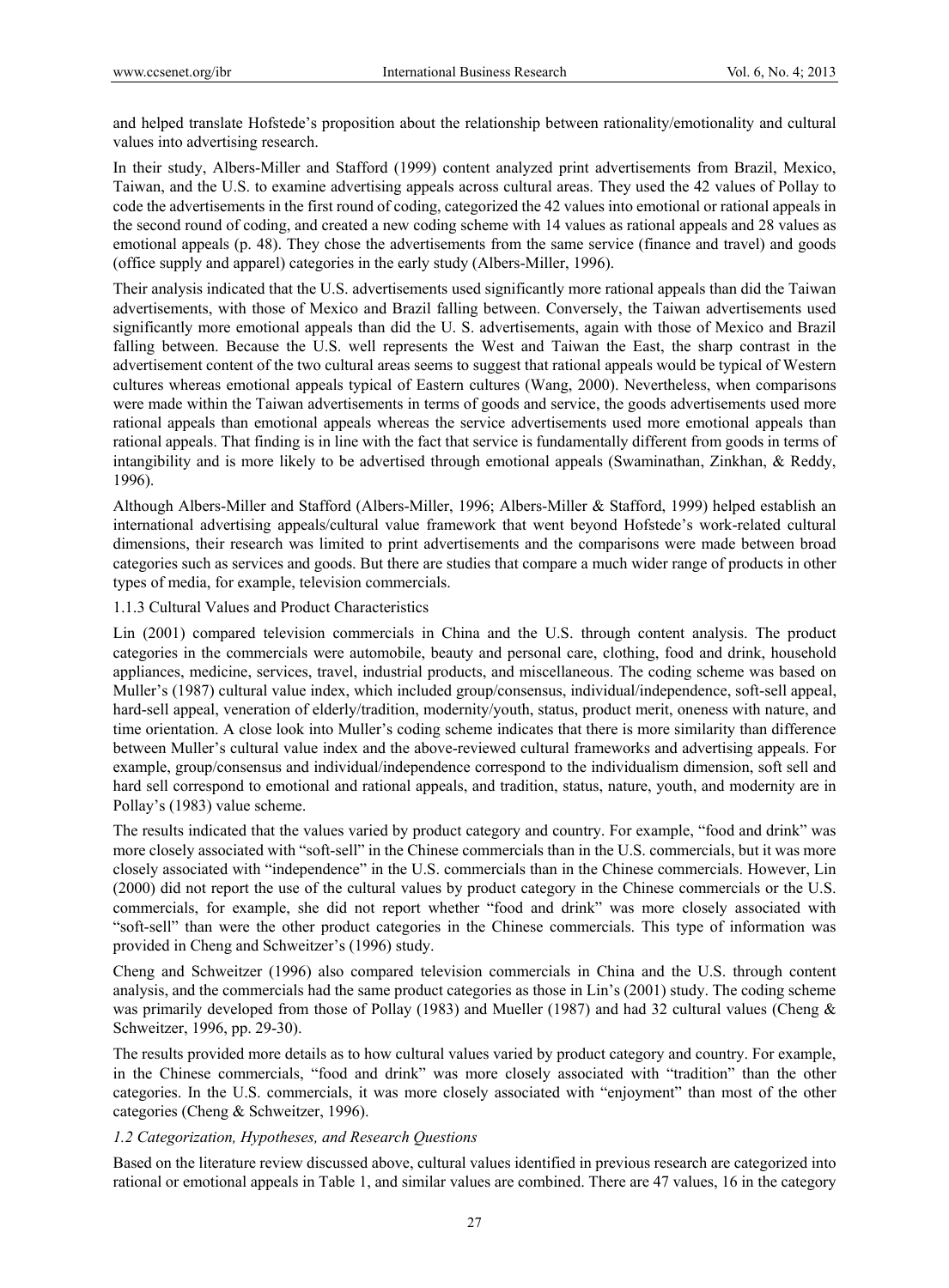of rational appeals and 31 in the category of emotional appeals.

According to the literature review, there is more use of rational appeals in goods advertisements and more use of emotional appeals in service advertisements in Eastern cultures such as Taiwan (Albers-Miller & Stafford, 1999). To extend this finding to television commercials for indigenous Chinese brands, it is hypothesized:

*H1*. There is more use of rational appeals than emotional appeals in goods television commercials for indigenous Chinese brands.

*H2*. There is more use of emotional appeals than rational appeals in service television commercials for indigenous Chinese brands.

Although there are some findings about the difference in the use of appeals/cultural values between product categories, the product categories were too broad (e.g., Albers-Miller & Stafford, 1999) or the notion of rational/emotional appeals was not tested (e.g., Cheng & Schweitzer, 1996). Therefore, two research questions are proposed.

*RQ1*. What are the differences between the use of rational and emotional appeals in each product category's television commercials for indigenous Chinese brands?

*RQ2*. What specific values under the rational and emotional appeals are the most frequently used in each product category's television commercials for indigenous Chinese brands?

| Rational Appeals                                      | <b>Emotional Appeals</b>                              |                                               |
|-------------------------------------------------------|-------------------------------------------------------|-----------------------------------------------|
| $Cheapnessa/Economyc$                                 | Adventure <sup>a</sup>                                | Nurturance <sup>a</sup>                       |
| Convenience <sup>a</sup>                              | Affiliation <sup>a</sup>                              | Ornamental <sup>a</sup> /Beauty <sup>c</sup>  |
| Competition <sup>b</sup>                              | Causalness <sup>a</sup>                               | Patriotism <sup>c</sup>                       |
| Durability <sup>a</sup> /Quality <sup>c</sup>         | Community <sup>a</sup>                                | Plainness <sup>a</sup>                        |
| Effectiveness <sup>a</sup> /Quality <sup>c</sup>      | Counter <sub>c</sub>                                  | Popularity <sup>a</sup>                       |
| Health <sup>a</sup>                                   | Dearness <sup>a</sup>                                 | Relaxation <sup>a</sup> /Leisure <sup>c</sup> |
| Independence <sup>a</sup> /Individualism <sup>b</sup> | Distinctiveness <sup>a</sup> /Uniqueness <sup>c</sup> | Respect for the Elderly <sup>b</sup>          |
| Modernity <sup>a</sup>                                | Enjoyment <sup>a</sup> /Leisure <sup>c</sup>          | Security <sup>a</sup>                         |
| Naturalness <sup>a</sup>                              | Family <sup>a</sup>                                   | Sexuality <sup>a</sup>                        |
| Neatness <sup>a</sup>                                 | Frailness <sup>a</sup>                                | Status <sup>a</sup> /Wealth <sup>c</sup>      |
| Tamed <sup>a</sup>                                    | Freedom <sup>a</sup>                                  | Succorance <sup>a</sup>                       |
| Technology <sup>a</sup>                               | Humility <sup>a</sup>                                 | Tradition <sup>a</sup>                        |
| Safety <sup>a</sup>                                   | Magic <sup>a</sup>                                    | Untamed <sup>a</sup>                          |
| Productivity <sup>a</sup>                             | Maturity <sup>a</sup>                                 | Vainness <sup>a</sup>                         |
| Wisdom <sup>a</sup>                                   | Modesty <sup>a</sup>                                  | Youth <sup>a</sup>                            |
| Work <sup>c</sup>                                     | Morality <sup>a</sup>                                 |                                               |

Table 1. Appeals and cultural values

Notes: <sup>a</sup>Adapted from Pollay (1983)/Albers-Miller (1996)/Albers-Miller and Stafford (1999). <sup>b</sup> Adapted from Mueller (1987) /Lin (2001). c Adapted from Cheng and Schweitzer (1996).

# **2. Method**

# *2.1 Sampling*

Television commercials aired in primetime during the fall sweeps, the most important advertising season (Lin, 2001), of 2012 constitute the sampling universe. A total of 1,712 non-redundant 30-second-long commercials of indigenous Chinese brands were collected through AdMonitor of MeiHua Information (http://www.meihua.info/adm), a business intelligence firm that provides the most comprehensive tracking service of advertising campaigns in China covering 104 television channels. Through simple random sampling, 25% or 428 of the commercials were content analyzed.

## *2.2 Coding Procedure*

The coding unit was one complete television commercial. Each commercial was first coded into product categories identified by Cheng and Schweitzer (1996), Albers-Miller (1996), and Lin (2001). Because an advertisement can have more than one value (Pollay, 1983), the commercial was next coded for all the 47 values in Table 1. When a value was found present in a commercial, the value was coded as "1"; otherwise as "0."The values were averaged to create one rational appeal score and one emotional appeal score for each product category.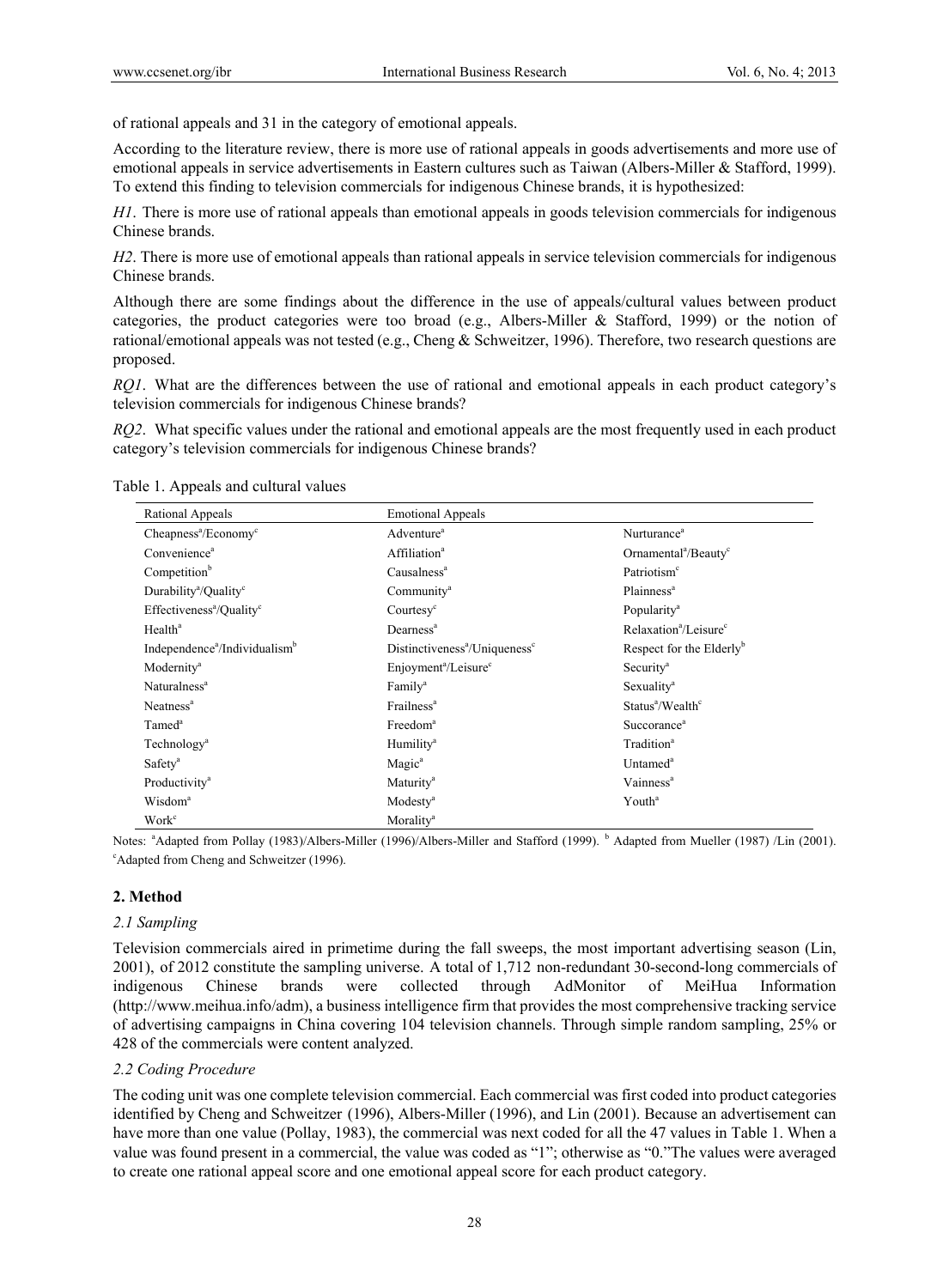Two bilingual (English/Chinese) graduate students, with no knowledge of the research objective, received detailed coding schemes from studies reviewed above, i.e., Pollay (1983, pp. 80-84), Mueller (1987, pp. 52-53), and Cheng and Schweitzer (1996, pp. 29-30), and coded the commercials. The inter-coder reliability was .92 with Holster's formula (North, Holster, Zaninovich, & Zinnes, 1963), which is highly acceptable (Lombard, Snyder-Duch, & Bracken, 2002).

#### **3. Results**

## *3.1 Hypotheses*

Scores of rational and emotional appeals as well as comparisons are reported in Table 2. Through paired comparison, it was shown that goods commercials used more rational appeals than emotional appeals and that service commercials used more emotional appeals than rational appeals. The two hypotheses were supported.

## *3.2 Research Question 1*

To address Research Question 1, paired comparisons within each goods and service category are also reported in Table 2. For the goods categories, commercials of automobile, household appliances, and medicine used more rational appeals than emotional appeals, whereas those of beauty and personal care and clothing used more emotional appeals than rational appeals. In addition, the use of the two appeals did not differ in the food and drink category. For the service categories, commercials of both finance and travel used more emotional appeals than rational appeals.

#### Table 2. Comparisons of appeals by product category

| Product categories <sup>a</sup>     | Rational |           | Emotional |           |         |     |                  |
|-------------------------------------|----------|-----------|-----------|-----------|---------|-----|------------------|
|                                     | Mean     | <b>SD</b> | Mean      | <b>SD</b> |         | df  | $\boldsymbol{D}$ |
| Goods $(n = 371)$                   | .63      | .48       | .51       | .50       | 7.33    | 370 | < 0.01           |
| Automobile $(n = 28)$               | .86      | .36       | .25       | .44       | 6.46    | 27  | < 0.01           |
| Beauty and personal care $(n = 63)$ | .51      | .50       | .63       | .49       | $-3.00$ | 62  | $\leq 0.01$      |
| Clothing $(n = 39)$                 | .46      | .51       | .62       | .49       | $-2.63$ | 38  | < 0.05           |
| Food and drink $(n = 90)$           | .73      | .47       | .67       | .52       | 1.75    | 89  | .08              |
| Household appliances $(n = 82)$     | .71      | .46       | .35       | .48       | 6.66    | 81  | < 0.01           |
| Medicine ( $n = 69$ )               | .70      | .46       | .49       | .50       | 4.16    | 68  | < 0.01           |
| Service $(n = 57)$                  | .40      | .53       | .70       | .53       | $-3.98$ | 56  | < 0.01           |
| Finance $(n = 41)$                  | .39      | .49       | .61       | .54       | $-2.96$ | 40  | < 01             |
| Travel $(n = 16)$                   | .44      | .63       | .94       | .44       | $-2.74$ | 15  | < 0.05           |

Notes:  $a_n$  in this column refers to the number of commercials in each category.

## *3.3 Research Question 2*

To address Research Question 2, the use of the 47 cultural values in Table 1 in each product category was computed, and the most frequently used cultural values in each product category were reported below.

In terms of the most frequently used cultural values under the rational appeals across the goods categories, durability was used the most frequently in both the automobile category (34%) and the household appliances category (32%), neatness in the beauty and personal care category (14%), independence in the clothing category (12%), naturalness in the food and drink category (23%), and health in the medicine category (42%). On the other hand, in terms of the most frequently used cultural values under the emotional appeals across the goods categories, status was used the most frequently in the automobile category (11%), ornamental in both the beauty and personal care category (47%) and the clothing category (39%), enjoyment in the food and drink category (19%), family in the household appliances category (14%), and freedom in the medicine category (10%).

In terms of the most frequently used cultural values under the rational appeals in the two service categories, wisdom was used the most frequently in the finance category (19%), and naturalness in the travel category (12%). In terms of the most frequently used cultural values under the emotional appeals in the two service categories, security was used the most frequently in the finance category (31%), and adventure in the travel category (42%).

#### **4. Discussion**

This study investigated two topics of Chinese advertising. One was the use of rational/emotional appeals and cultural values for Chinese indigenous brands, and the other was the difference in the useacross product categories. While overall there was more use of rational appeals and less use of emotional appeals in goods advertising than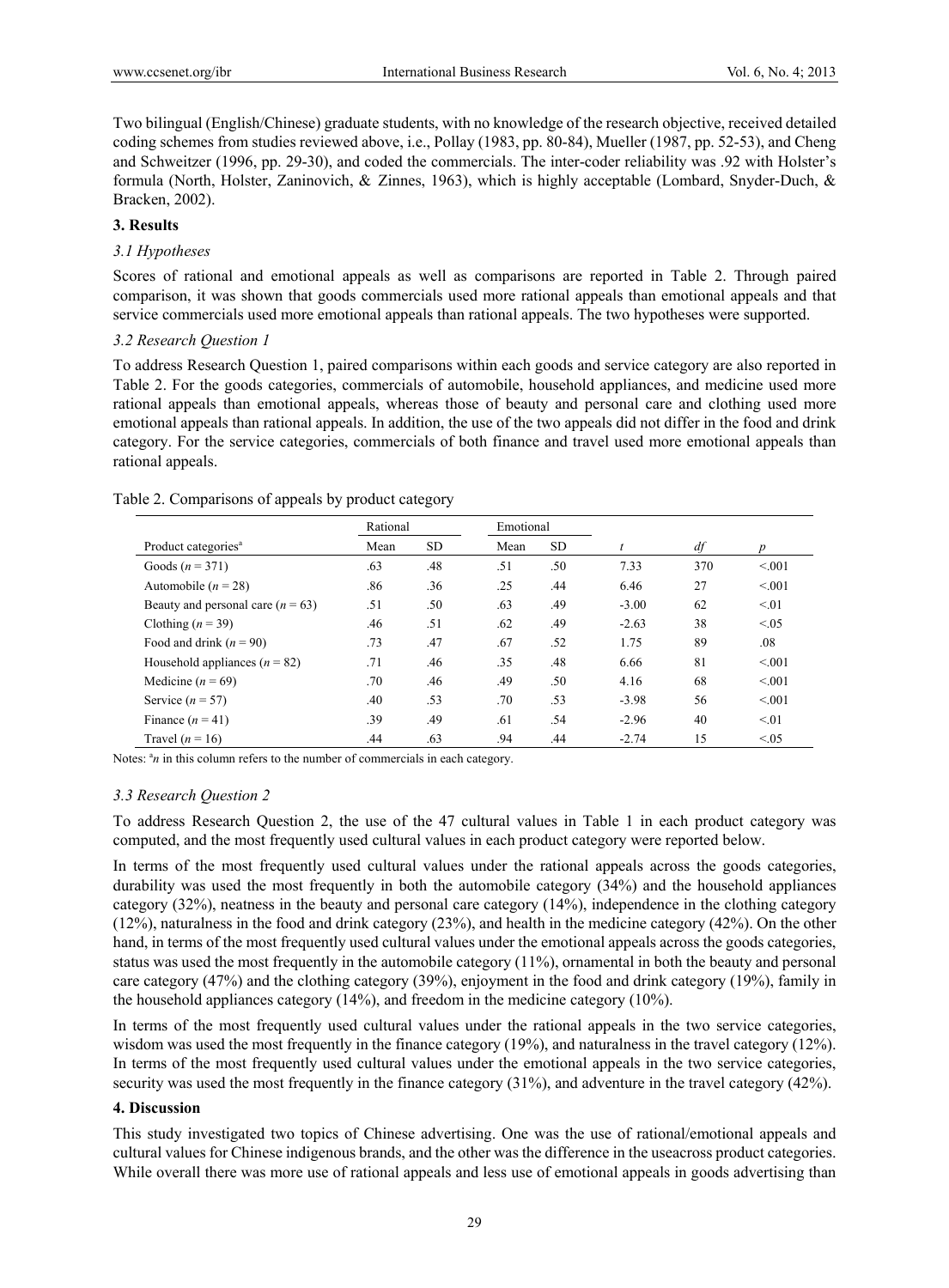in service advertising, the use of appeals and cultural values varied within goods categories. There was in fact more use of emotional appeals than rational appeals in the beauty and personal care category and the clothing category, and there was no difference in appeals in the food and drink category. These results were likely due to product characteristics, that is, rational appeals are associated with utilitarian products and emotional appeals are associated with hedonic products (Hoyer & Maclnnis, 2004).

Cheng and Schweitzer (1996) once hypothesized that Chinese television commercials tended to use more utilitarian cultural values because "China's current stage of development most resembles the United States at an earlier stage of development, when advertising was much more utilitarian and product-oriented" (p. 31), but they did not find strong evidence to support the hypothesis. Given the fact that rational appeals are often paired with functional or utilitarian needs whereas emotional appeals with hedonic or symbolic needs (Hoyer & Maclnnis, 2004), the results in this study regarding the use of appeals and cultural values further illustrated that the use of cultural values was not necessarily decided by economic development but by product characteristics.

It makes good sense for advertisers to use the appeals and cultural values for the product categories in the manner as identified in this study. Consumers usually use personal products, i.e., fashion apparel, cosmetics, and personal care products, for hedonic needs such as feeling good about themselves (Hoyer & Maclnnis, 2004); therefore, values that are more emotional best fit consumers' expectation towards and perception of these product categories. In addition, the intangibility of service also makes emotional values the appropriate choice (Swaminathan, Zinkhan, & Reddy, 1996). Conversely, consumers usually use automobiles, household appliances, and medicine for utilitarian needs (Hoyer & Maclnnis, 2004), and values that are more rational best fit the expectation and perception from consumers. Food and drink can be used for both hedonic needs such as taste and utilitarian needs such as nutrition (Levy, 1981); therefore, it should be no surprise that the use of the appeals and values are balanced. The expectation toward and perception of these product categories may hold true across cultures, and the findings about Chinese brands in this study, including both the use of rational/emotional appeals and the most frequently used cultural values, should provide Western brands with guidance as to how to advertise in China.

AdMonitor of MeiHua Information's tracking service also includes radio, outdoor, and internet advertising in China, but this study only investigated television advertising. It is important to examine advertising on other media and make cross-media comparisons in future research. Another limitation is that there were no actual perceptions from consumers to further support the interpretations of the use of the appeals and cultural values in this study, and experimental methodologies that ask consumers to report their thoughts and feelings about the commercials should be included in future research. Finally, it is worthwhile to interview advertisers to better understand their perspectives to the use of appeals and valuesacross product categories. In fact, more collaboration between academics and practitioners is a key initiative advocated for future international advertising research (Taylor, 2005).

#### **References**

- Albers-Miller, N. D. (1996). Designing cross-cultural advertising research: A closer look at paired comparisons. *Internatioanl Marketing Review, 13*(5), 59-75. http://dx.doi.org/10.1108/02651339610131397
- Albers-Miller, N. D., & Stafford, M. R. (1999). An international analysis of emotional and rational appeals in services vs goods advertising. *Journal of Consumer Marketing, 16*(11), 42-57. http://dx.doi.org/10.1108/07363769910250769
- Andren, G., Ericsson, L. O., Ohlsson, R., & Tannsjo, T. (1980). *Rhetoric and ideology in advertising: A content analytic study of American advertising*. Stockholm: Liber Forlag.
- Cheng, H., & Schweitzer, J. C. (1996). Cultural values reflected in Chinese and U. S. television commercials. *Journal of Advertising Research, 36*(1), 27-45.
- Duncan, T. (2002). *IMC: Using advertising and promotion to build brands*. New York: McGraw-Hill.
- Hofstede, G. H. (1980). *Culture's consequences: International differences in work-related values*. Newbury Park, CA: Sage.
- Hoyer, W. D., & Maclnnis, D. J. (2004). *Consumer behavior* (3rd ed.). Boston, MA: Houghton Mifflin.
- Levy, S. J. (1981). Interpreting consumer mythology: A structural approach to consumer behavior. *Journal of Marketing*, *45*(3), 49-61. http://dx.doi.org/10.2307/1251541
- Lin, C. A. (2001). Cultural values reflected in Chinese and American television advertising. *Journal of Advertising, 30*(4), 83-94.
- Lombard, M., Snyder-Duch, J., & Bracken, C. C. (2002). Content analysis in mass communication: Assessment